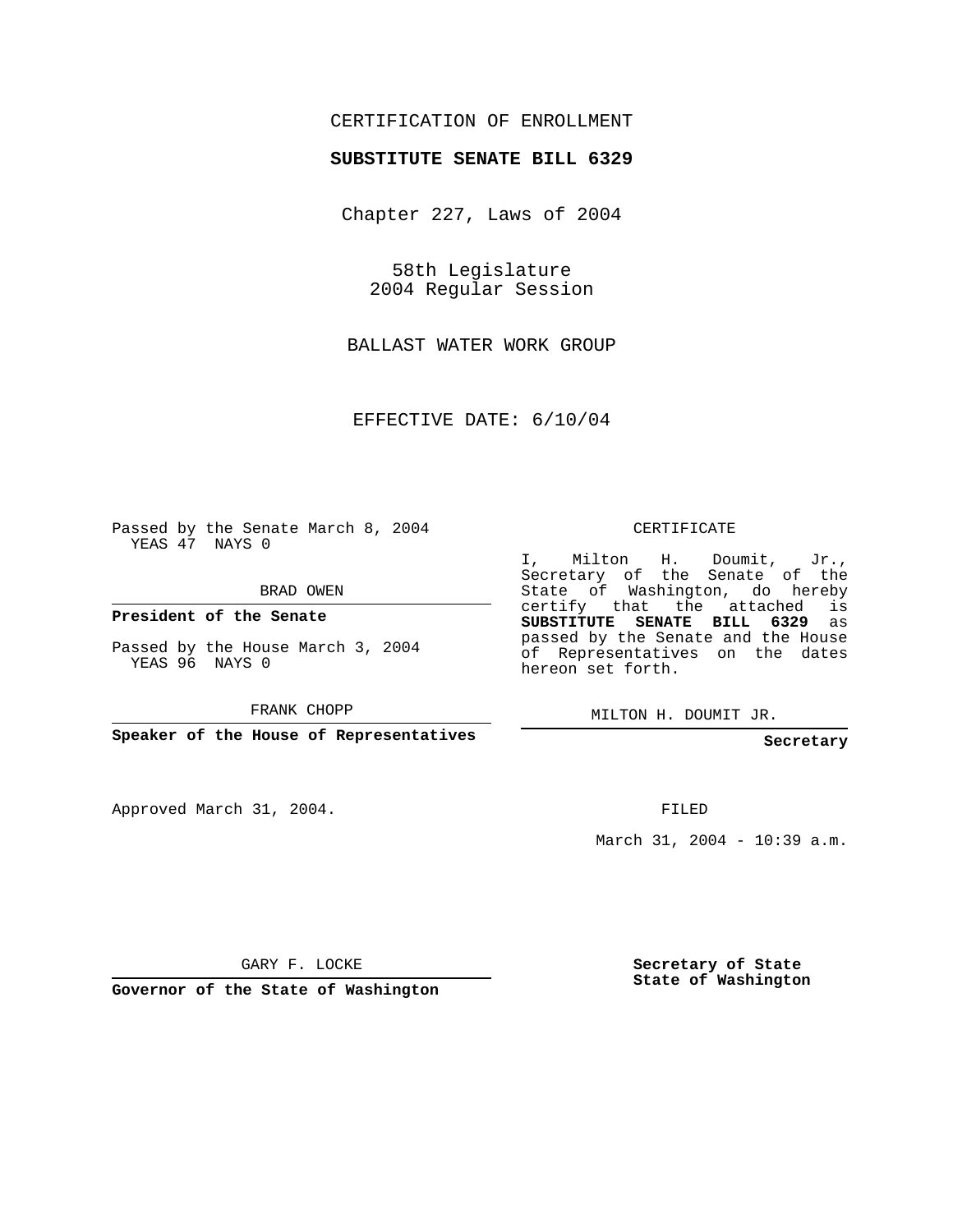## **SUBSTITUTE SENATE BILL 6329** \_\_\_\_\_\_\_\_\_\_\_\_\_\_\_\_\_\_\_\_\_\_\_\_\_\_\_\_\_\_\_\_\_\_\_\_\_\_\_\_\_\_\_\_\_

\_\_\_\_\_\_\_\_\_\_\_\_\_\_\_\_\_\_\_\_\_\_\_\_\_\_\_\_\_\_\_\_\_\_\_\_\_\_\_\_\_\_\_\_\_

AS AMENDED BY THE HOUSE

Passed Legislature - 2004 Regular Session

**State of Washington 58th Legislature 2004 Regular Session**

**By** Senate Committee on Parks, Fish & Wildlife (originally sponsored by Senator Oke)

READ FIRST TIME 02/05/04.

 1 AN ACT Relating to extending the date for ballast water discharge 2 implementation; amending RCW 77.120.005 and 77.120.030; amending 2002 3 c 282 s 1 (uncodified); and providing an expiration date.

4 BE IT ENACTED BY THE LEGISLATURE OF THE STATE OF WASHINGTON:

 5 **Sec. 1.** RCW 77.120.005 and 2000 c 108 s 1 are each amended to read 6 as follows:

 The legislature finds that some nonindigenous species have the potential to cause economic and environmental damage to the state and that current efforts to stop the introduction of nonindigenous species from shipping vessels do not adequately reduce the risk of new introductions into Washington waters.

 The legislature recognizes the international ramifications and the 13 rapidly changing dimensions of this issue, the lack of currently 14 available treatment technologies, and the difficulty that any one state has in either legally or practically managing this issue. Recognizing the possible limits of state jurisdiction over international issues, the state declares its support for the international maritime organization and United States coast guard efforts, and the state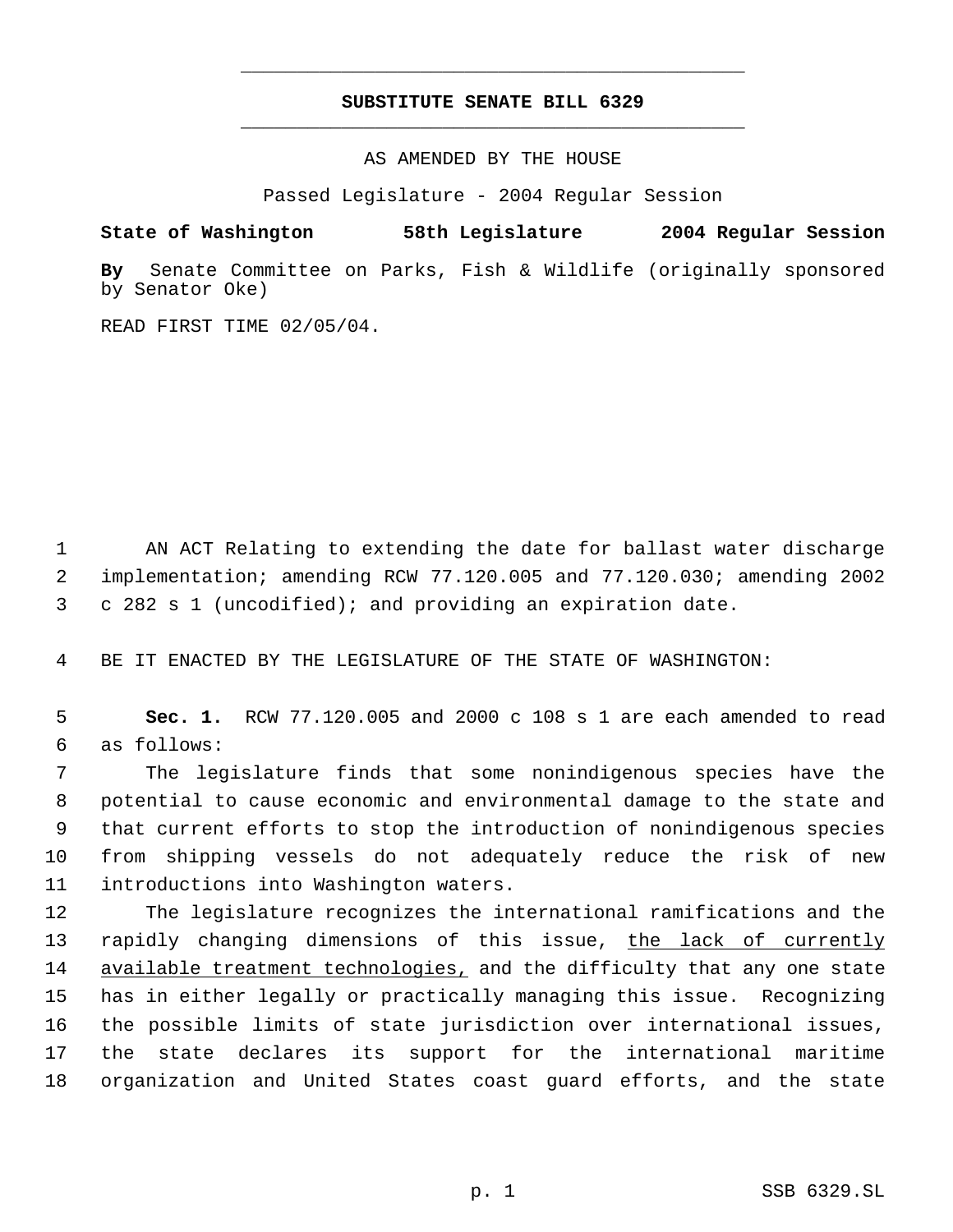intends to complement, to the extent its powers allow it, the United States coast guard's ballast water management program.

 **Sec. 2.** 2002 c 282 s 1 (uncodified) is amended to read as follows: (1) The director of the department of fish and wildlife must establish the ballast water work group.

 (2) The ballast water work group consists of the following individuals:

 (a) One staff person from the governor's executive policy office. This person must act as chair of the ballast water work group;

(b) Two representatives from the Puget Sound steamship operators;

 (c) Two representatives from the Columbia river steamship operators;

 (d) Three representatives from the Washington public ports, one of 14 whom must be a marine engineer;

(e) Two representatives from the petroleum transportation industry;

 (f) One representative from the Puget Sound water quality action 17  $\text{team: } ((\text{and}))$ 

18 (g) Two representatives from the environmental community $\frac{i}{2}$ 

19 (h) One representative of the shellfish industry;

20 (i) One representative of the tribes;

(j) One representative of maritime labor; and

22 (k) One representative from the department of fish and wildlife.

 (3) The ballast water work group must study, and provide a report to the legislature by December 15, ((2003)) 2006, the following issues: (a) All issues relating to ballast water technology, including 26 exchange and treatment methods ((and)), management plans, the 27 associated costs, and the availability of feasible and proven ballast water treatment technologies that could be cost-effectively installed 29 on vessels that typically call on Washington ports;

 (b) The services needed by the industry and the state to protect 31 the marine environment, including penalties and enforcement;  $((and))$ 

 (c) The costs associated with, and possible funding methods for, 33 implementing the ballast water programi

 (d) Consistency with federal and international standards, and identification of gaps between those standards, and the need for 36 additional measures, if any, to meet the goals of this chapter;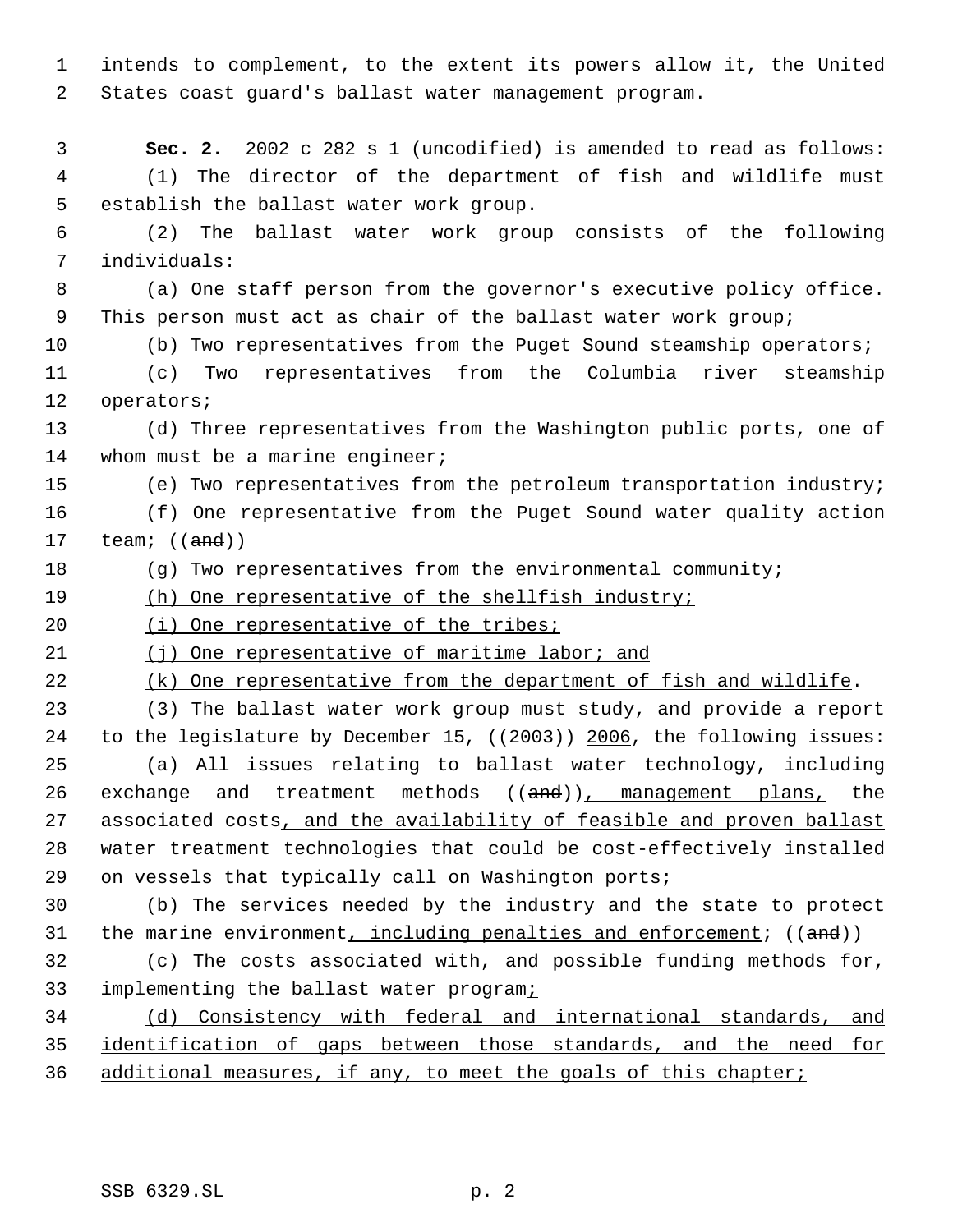(e) Describe how the costs of treatment required as of July 1, 2007, will be substantially equivalent among ports where treatment is required;

 (f) Describe how the states of Washington and Oregon are coordinating their efforts for ballast water management in the Columbia 6 river system; and

 (g) Describe how the states of Washington, Oregon, and California and the province of British Columbia are coordinating their efforts for 9 ballast water management on the west coast.

 (4) The ballast water work group must begin operation immediately 11 upon the effective date of this section. The ((department of fish and 12 wildlife)) Puget Sound water quality action team must provide staff for the ballast water work group. The staff must come from existing 14 personnel within the ((department of fish and wildlife)) team.

 (5) The director must also monitor the activities of the task force created by the state of Oregon in 2001 Or. Laws 722, concerning ballast water management. The director shall provide the ballast water work group with periodic updates of the Oregon task force's efforts at developing a ballast water management system.

 (6)(a) The ballast water work group expires June 30, ((2004)) 2007. (b) This section expires June 30, ((2004)) 2007.

 **Sec. 3.** RCW 77.120.030 and 2002 c 282 s 2 are each amended to read as follows:

 The owner or operator in charge of any vessel covered by this chapter is required to ensure that the vessel under their ownership or control does not discharge ballast water into the waters of the state except as authorized by this section.

 (1) Discharge into waters of the state is authorized if the vessel has conducted an open sea exchange of ballast water. A vessel is exempt from this requirement if the vessel's master reasonably determines that such a ballast water exchange operation will threaten the safety of the vessel or the vessel's crew, or is not feasible due to vessel design limitations or equipment failure. If a vessel relies on this exemption, then it may discharge ballast water into waters of the state, subject to any requirements of treatment under subsection (2) of this section and subject to RCW 77.120.040.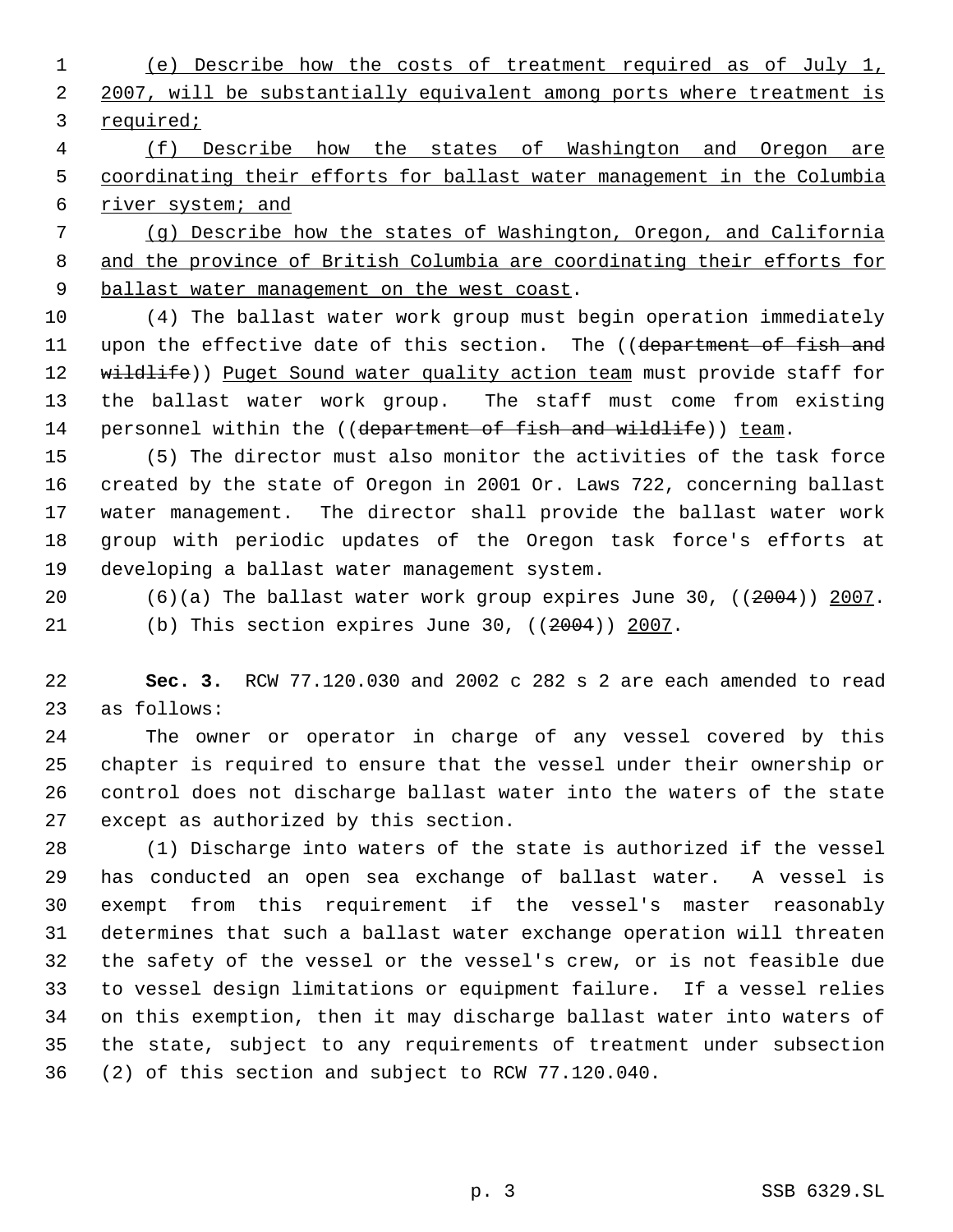(2) After July 1, ((2004)) 2007, discharge of ballast water into waters of the state is authorized only if there has been an open sea exchange or if the vessel has treated its ballast water to meet 4 standards set by the department consistent with applicable state and 5 federal laws. When weather or extraordinary circumstances make access to treatment unsafe to the vessel or crew, the master of a vessel may delay compliance with any treatment required under this subsection until it is safe to complete the treatment.

 (3) Masters, owners, operators, or persons-in-charge shall submit to the department an interim ballast water management report by July 1, 2006, in the form and manner prescribed by the department. The report shall describe actions needed to implement the ballast water 13 requirements in subsection (2) of this section, including treatment methods applicable to the class of the vessel. Reports may include a 15 statement that there are no treatment methods applicable to the vessel 16 for which the report is being submitted.

 (4) The ballast water work group created in section 1, chapter 282, Laws of 2002 shall develop recommendations for the interim ballast water management report. The recommendations must include, but are not limited to:

 (a) Actions that the vessel owner or operator will take to 22 implement the ballast water requirements in subsection (2) of this section, including treatment methods applicable to the class of the vessel;

 (b) Necessary plan elements when there are not treatment methods applicable to the vessel for which the report is being submitted, or which would meet the requirements of this chapter; and

28 (c) The method, form, and content of reporting to be used for such reports.

 (5) For treatment technologies requiring shipyard modification that cannot reasonably be performed prior to July 1, 2007, the department shall provide the vessel owner or operator with an extension to the first scheduled drydock or shipyard period following July 1, 2007.

 (6) The department shall make every effort to align ballast water standards with adopted international and federal standards while ensuring that the goals of this chapter are met.

 (7) The requirements of this section do not apply to a vessel discharging ballast water or sediments that originated solely within